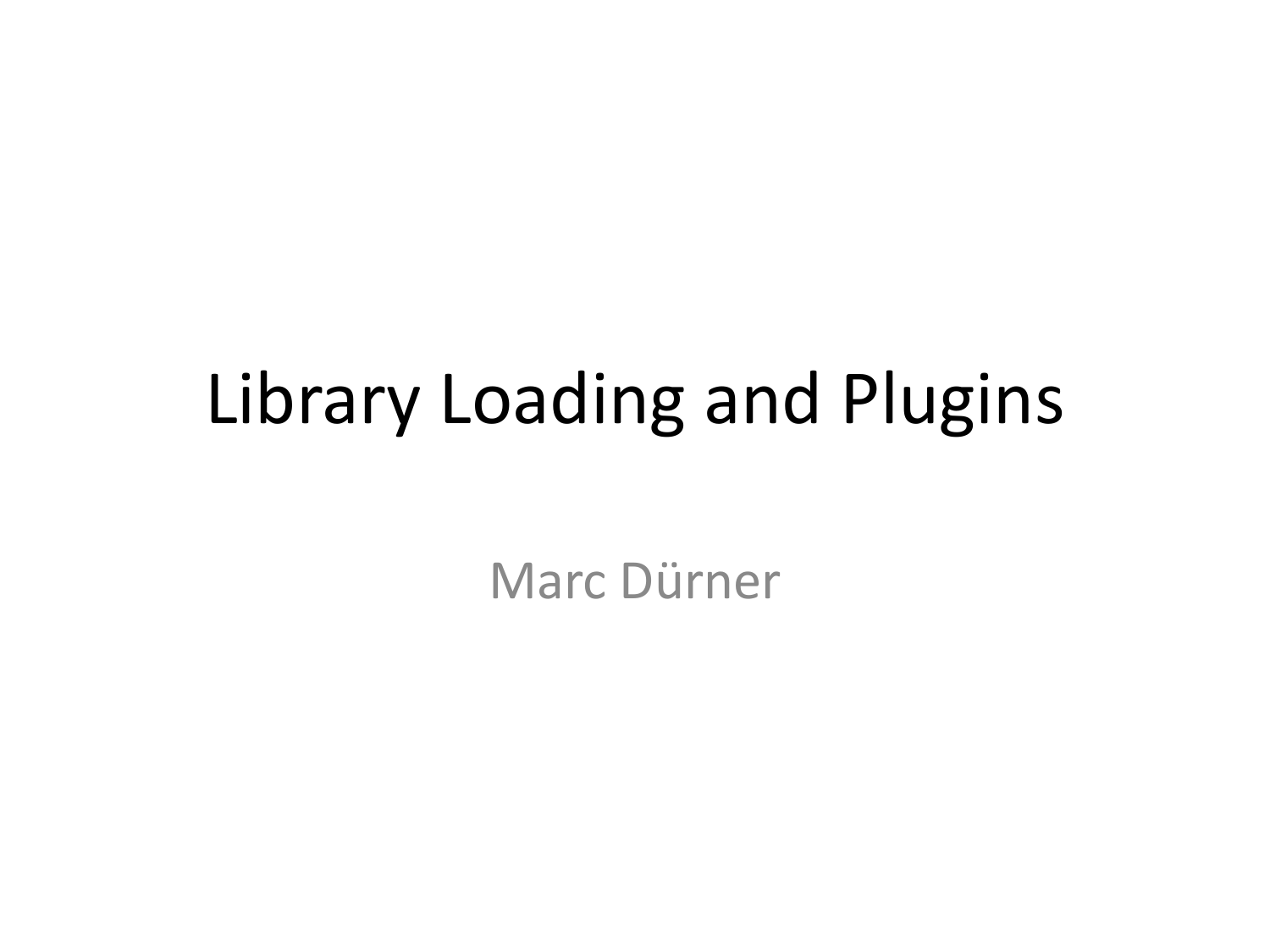### Shared Libraries (Win32)

std::basic\_string<TCHAR> path = \_T("some/path/to.dll");

```
HANDLE h = LoadLibrary( tpath.c_str() );
```

```
void* sym = GetProcAddress(h, "SymbolName");
```

```
// use sym
```

```
FreeLibrary(h);
```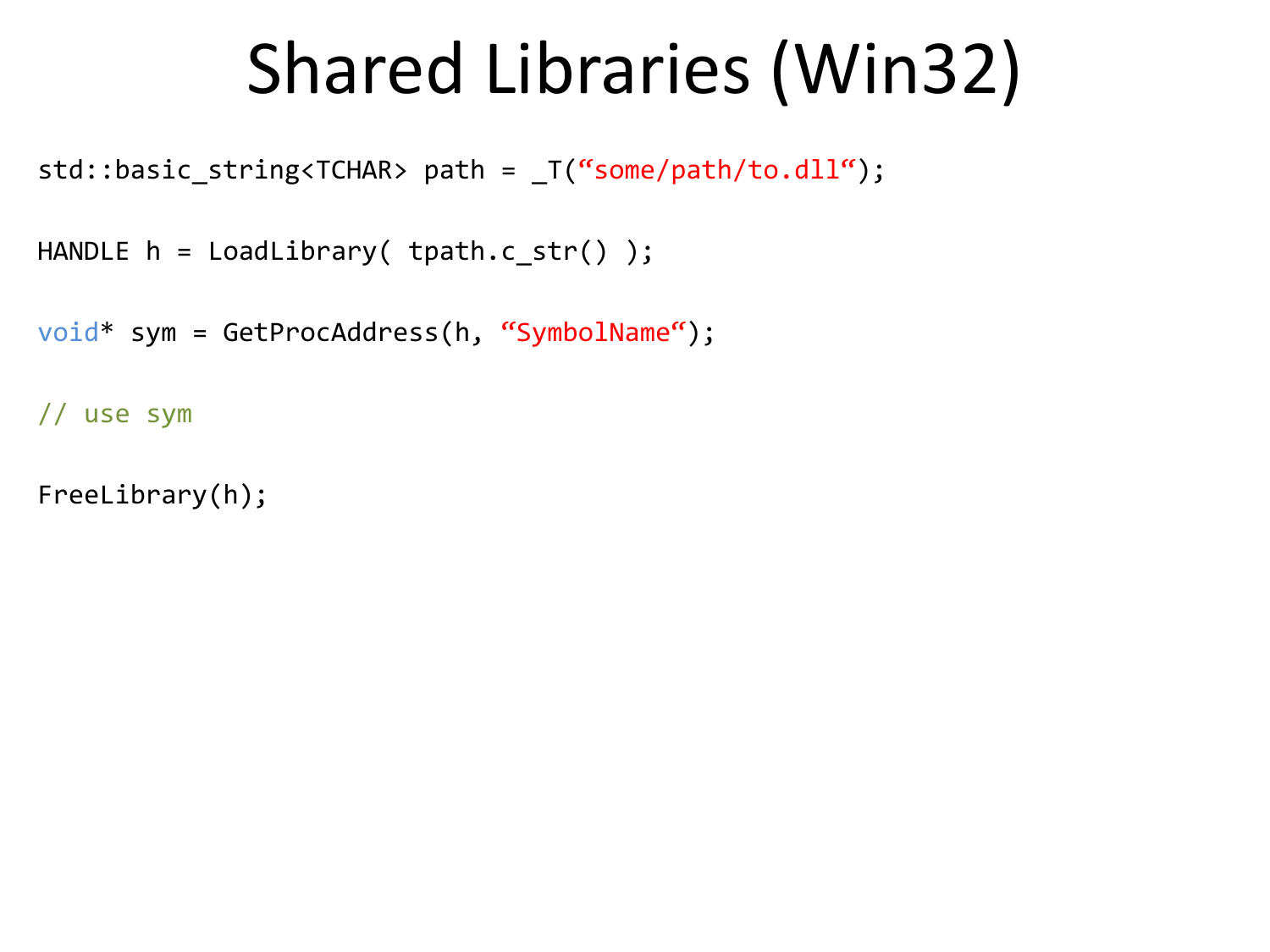### Shared Libraries (POSIX)

std::basic\_string<char> path = "some/path/to.so";

```
int h = dlopen( path.c_str(), RTLD_NOW|RTLD_GLOBAL );
```

```
void* sym = dlsym(h, "SymbolName");
```
// use sym

dlclose(h);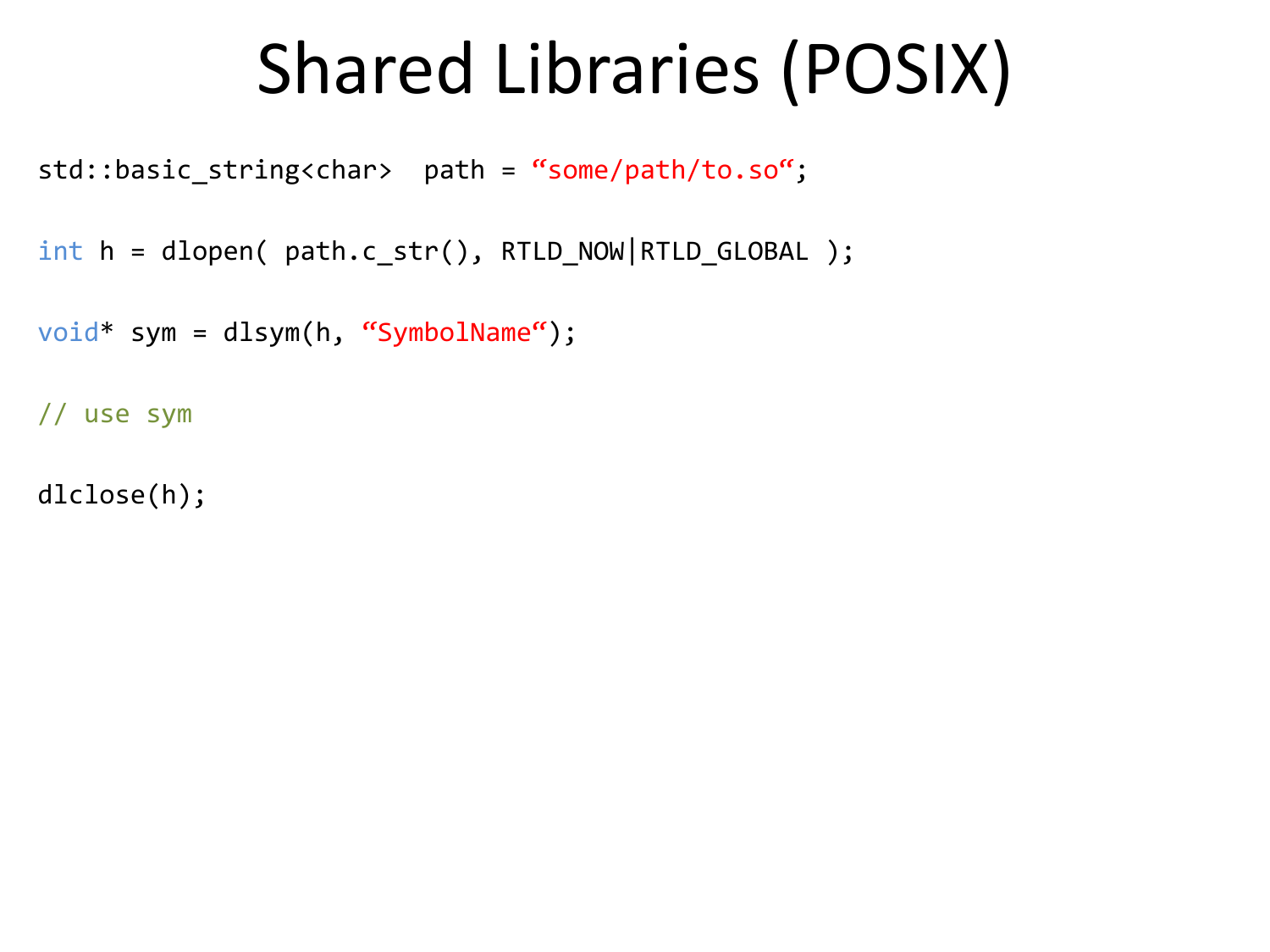### Shared Libraries (portable)

```
try
{
   Library shlib("some/path/to.so");
  void* sym1 = shlib["Symbol1"]; // no throw
   if( ! sym1 )
    return ERROR;
  void* sym2 = shlib.getSymbol("Symbol2"); // throws SymbolNotFound
} 
catch(const SymbolNotFound& e)
{
}
catch(const AccessFailed& e)
{
}
```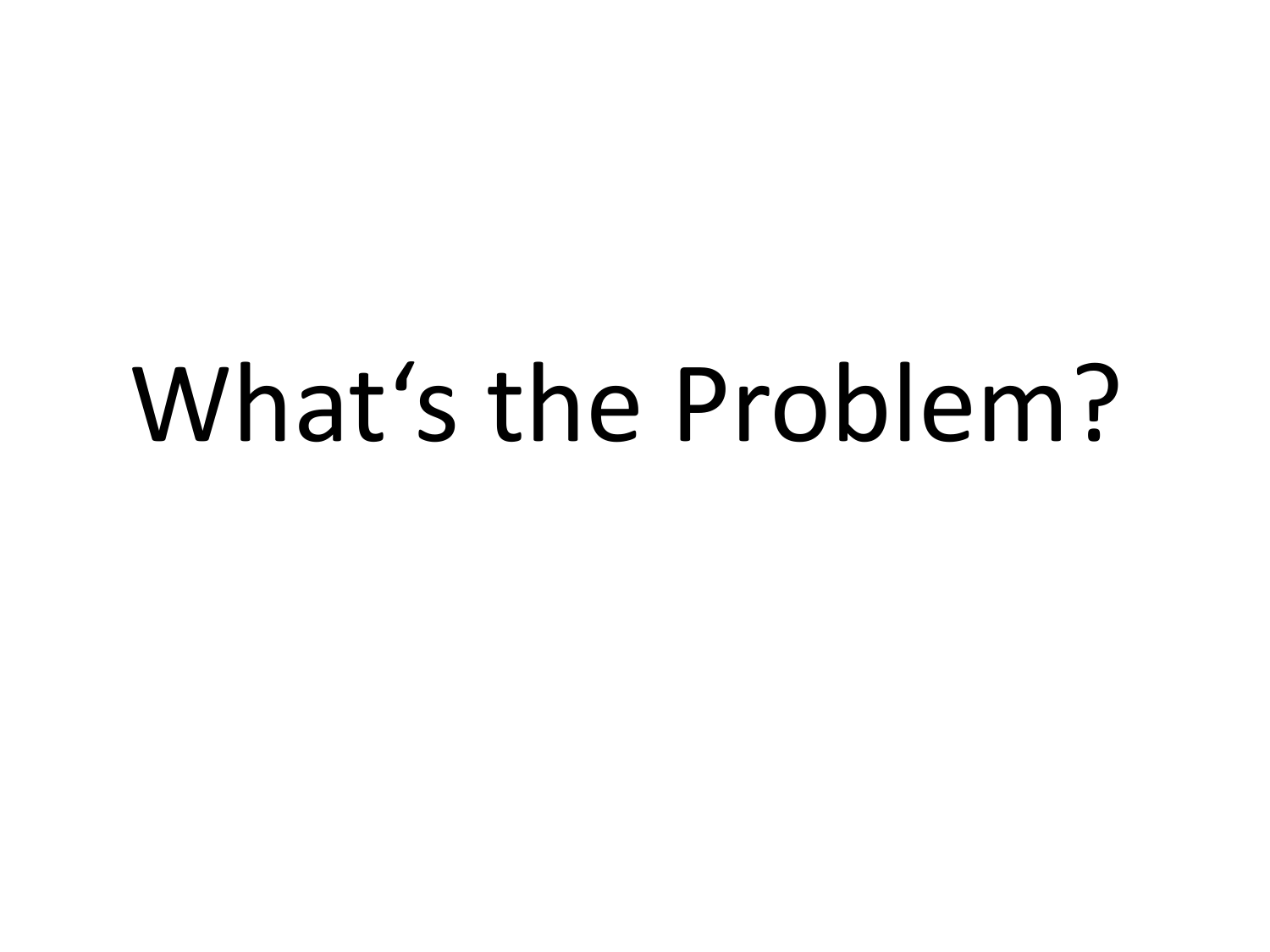--- RED ALERT --- RED ALERT --- RED ALERT ---

6.3.2.3:8 A pointer to a function of one type may be converted to a pointer to a function of another type and back again; the result shall compare equal to the original pointer. If a converted pointer is used to call a function whose type is not compatible with the pointed-to type, the behavior is undefined.

NOTE: cast from void\* to function pointer is undefined behaviour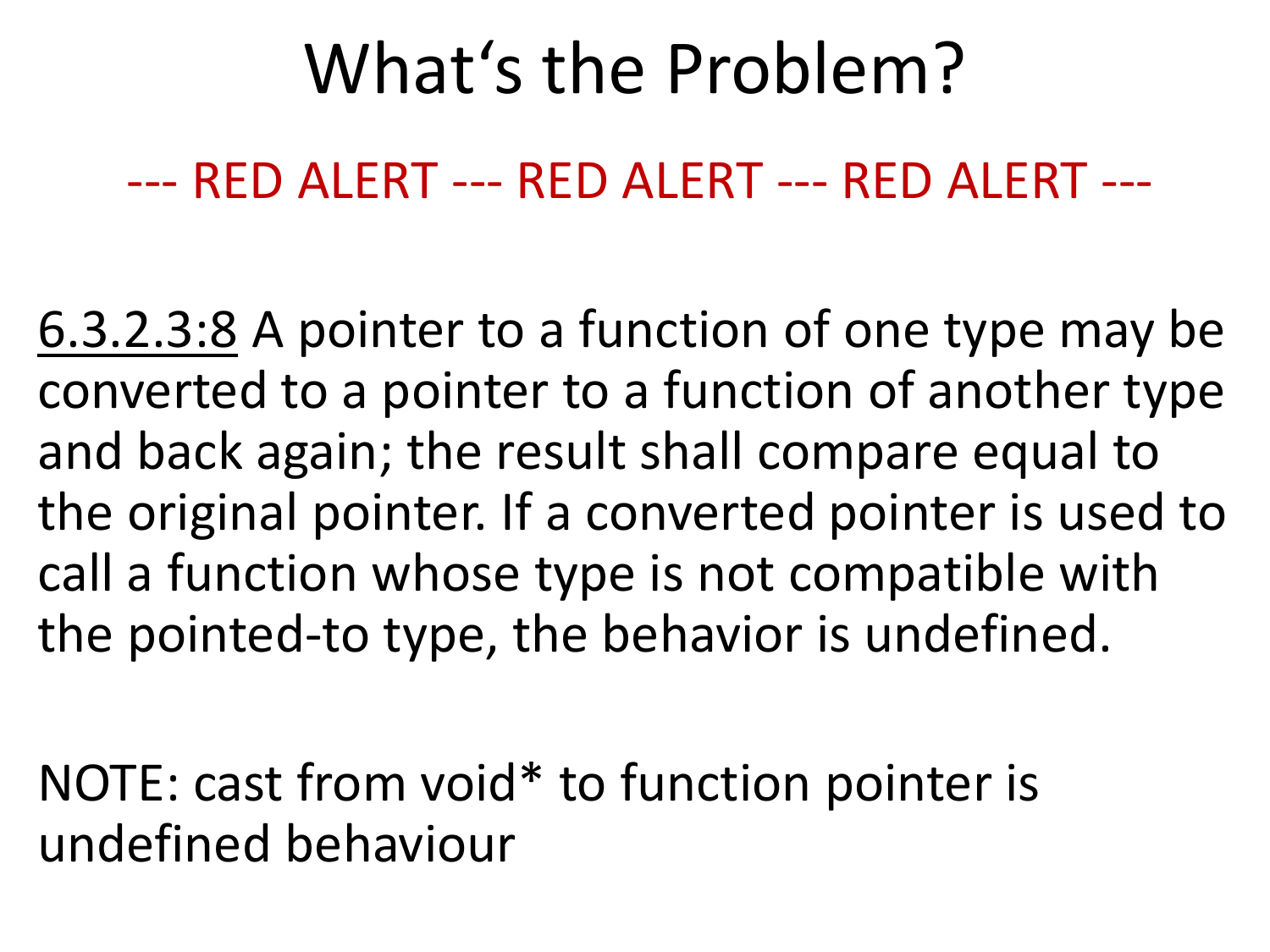- Name mangling
	- Use export "C"
- Export resolvable symbols
	- $-$  declspec(export), visibility for gcc, .def files etc...
- Do not rely on platform specific library init/finalisation
	- No init()/fini() etc…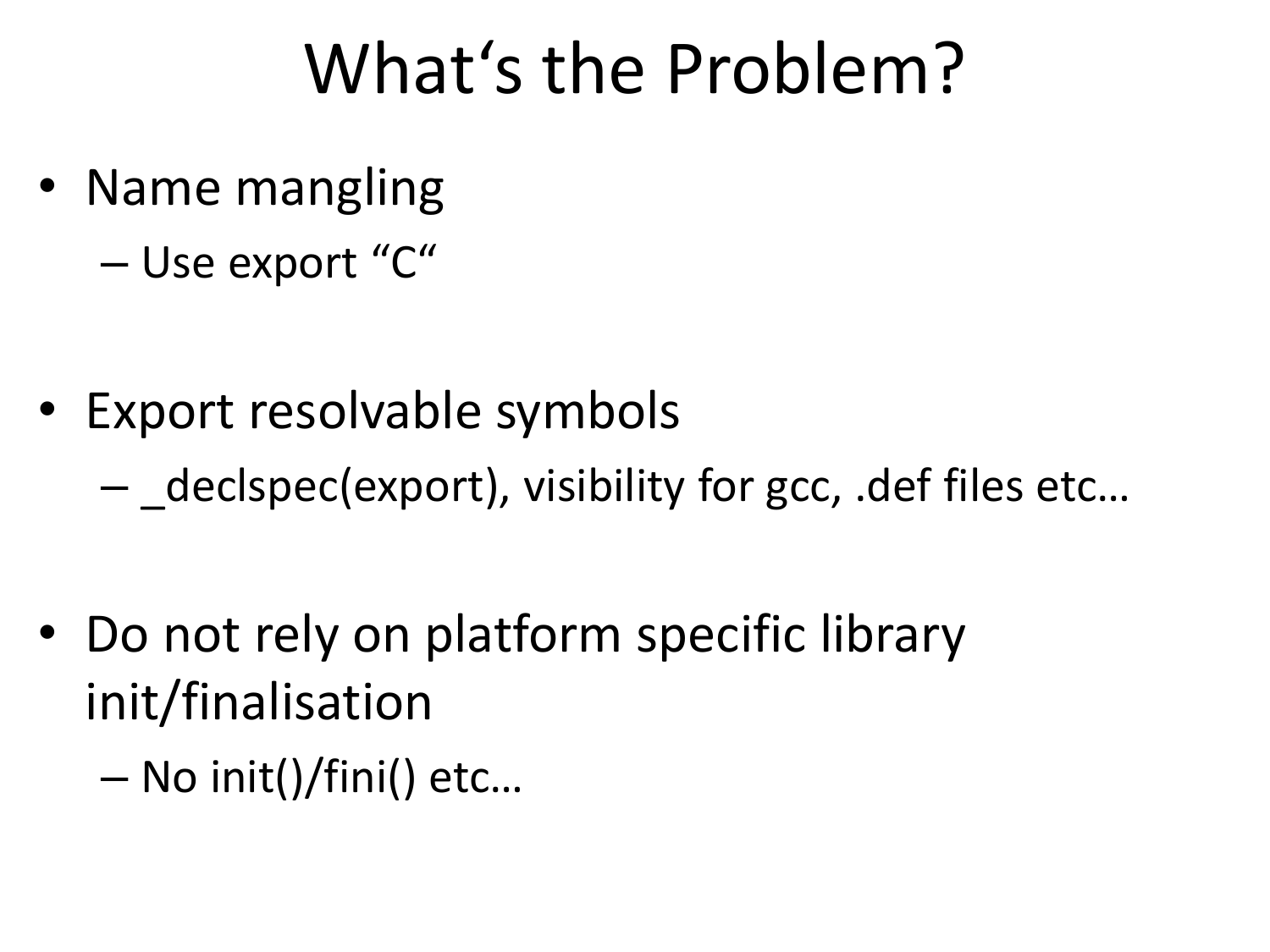- Platforms do not allow to load libraries at all – iOS, some linux
- Not always possible to load same symbol from different libs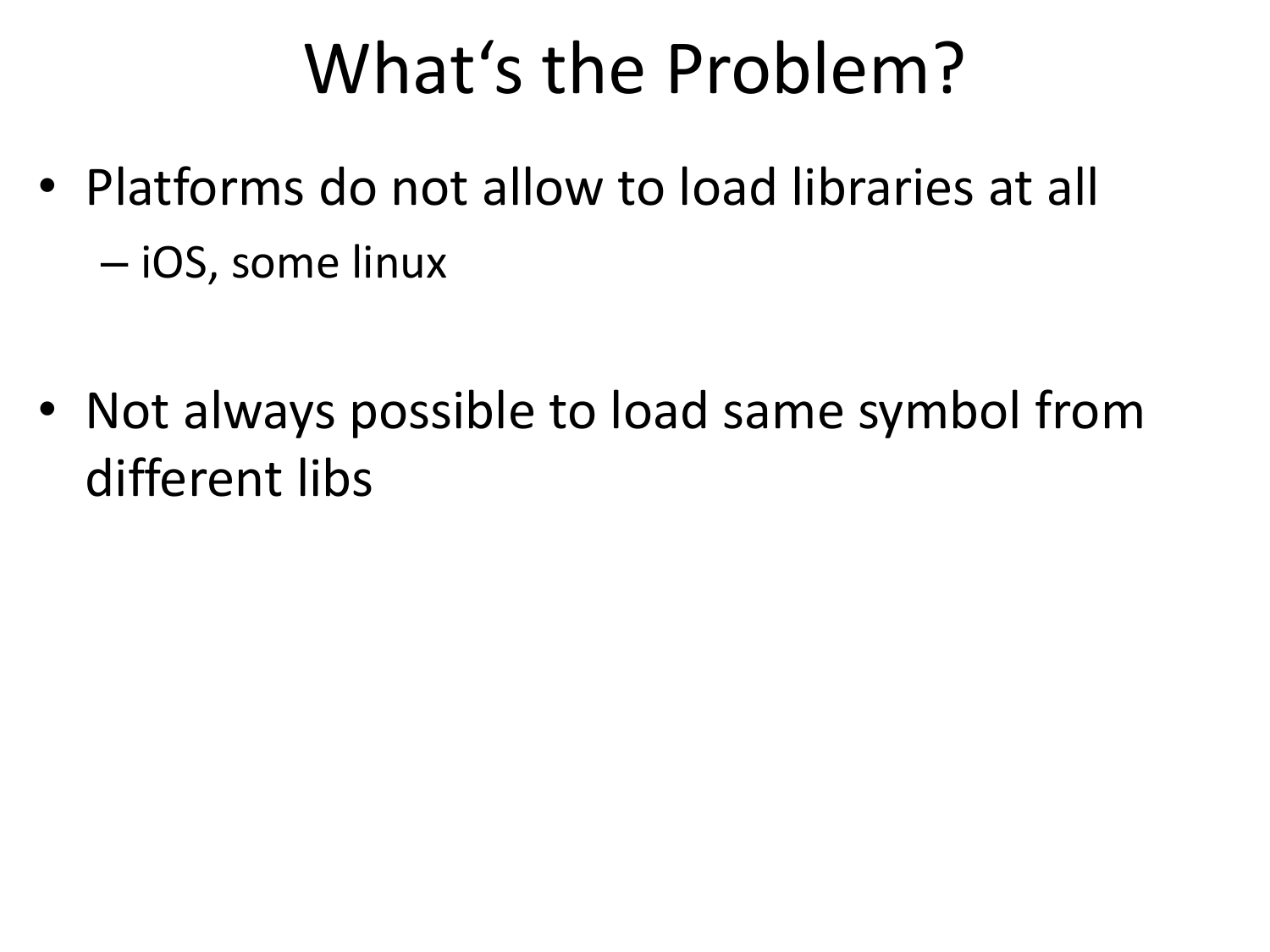# What's the Solution?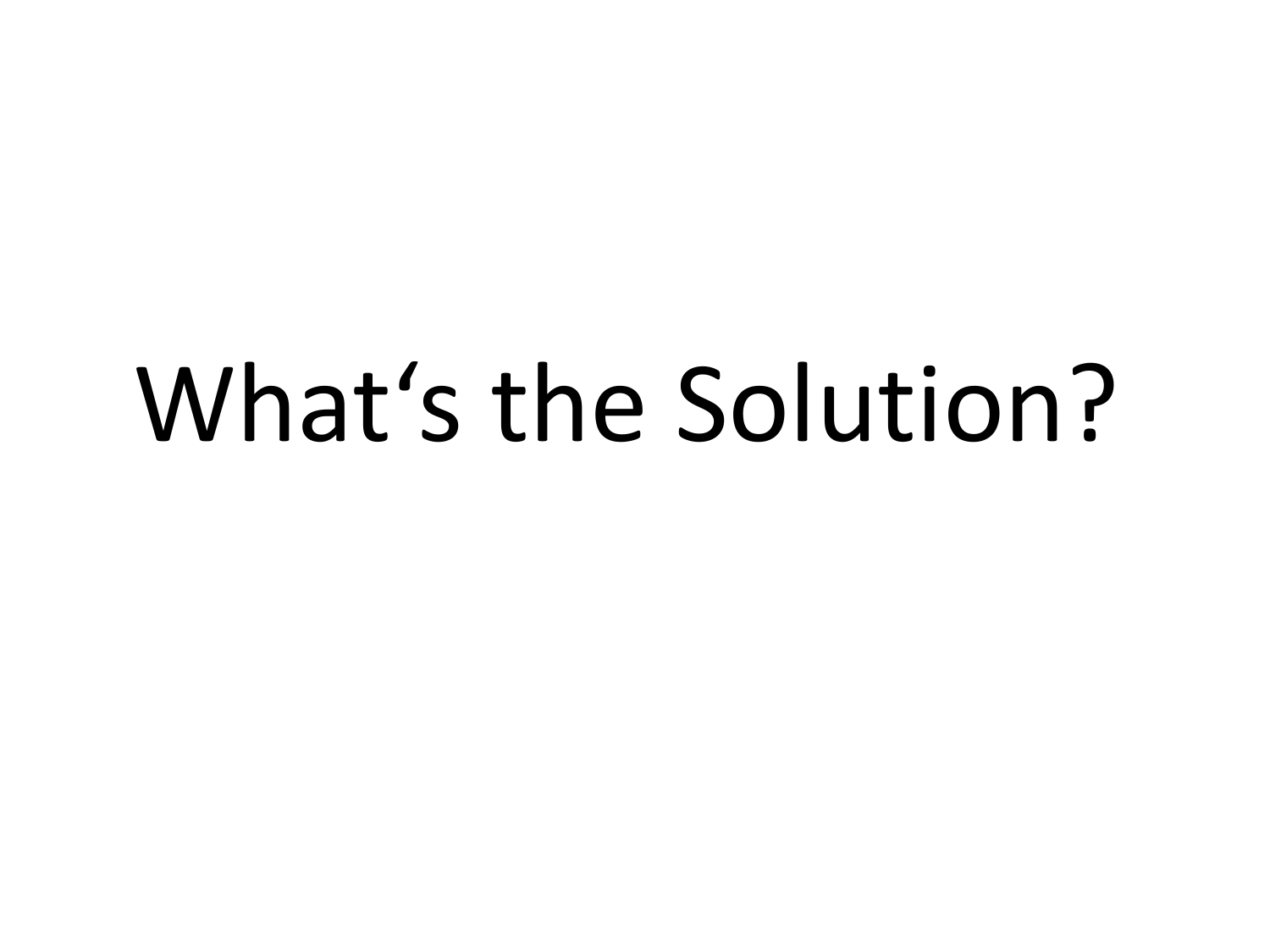- The Greeter Plugin Interface
	- Classic OO design using virtual base classes
	- Plugin Interface defined in header
	- Plugins implement this interface

```
Greeter.h
```

```
class Greeter 
{
   public: 
     virtual ~Greeter() 
     {} 
    virtual void sayHello() = 0;
};
```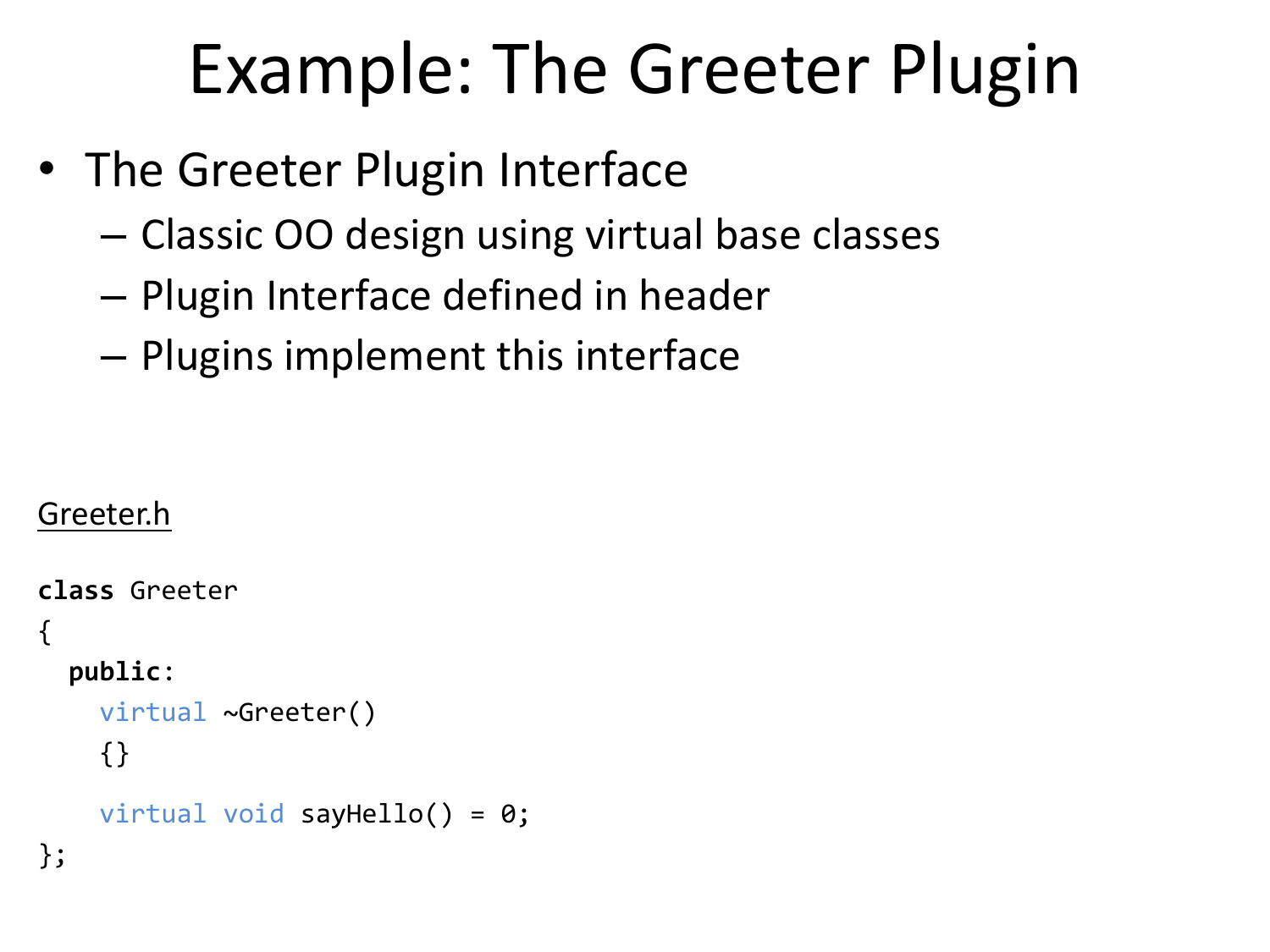- The Greeter Plugin Implementation
	- Exports a variable, not functions (also type safe!!!)
	- C Linkage, even though Plugin is a C++ class

```
EnglishGreeter.cpp (built to plugin.so)
```

```
class EnglishGreeter : public Greeter 
{ 
   public: 
     void sayHello() 
     { std::cout << "Hello World"; } 
};
```

```
static BasicPlugin<EnglishGreeter, Greeter> _enGreeter("en");
```

```
extern "C" { 
  EXPORT PluginId* PluginList[] = { & enGreeter, \theta };
}
```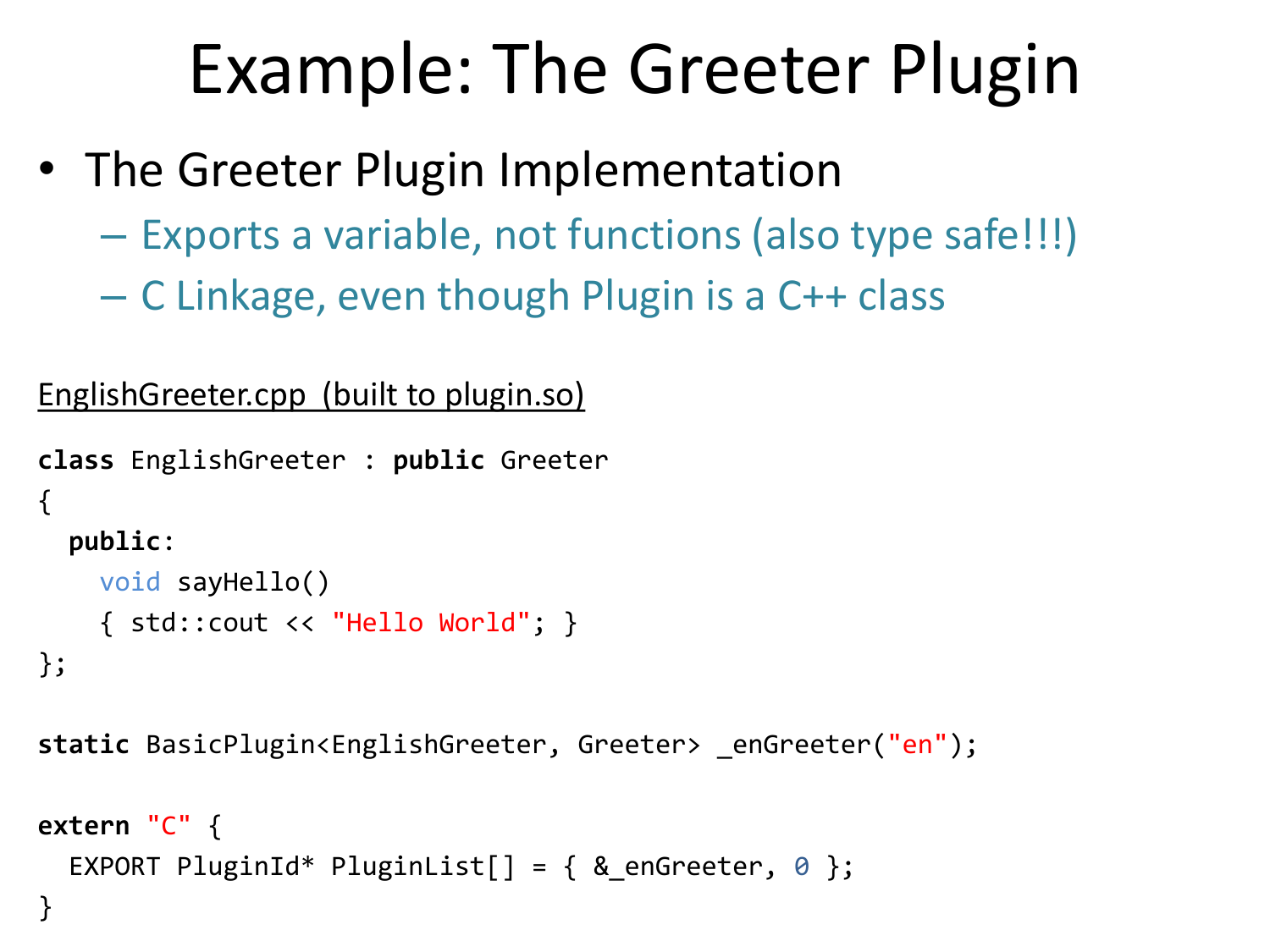- The PluginId
	- Allows typesafe cast to derived Plugin<I>
- The Plugin<I>
	- Is a factory interface to create objects implementing I
- The BasicPlugin<T, I>
	- Is a factory to create T implementing I
	- Normal Ctor instead of init/fini

```
PluginId
    + type() : type_info
\uparrowPlugin<I>
    + type() : type_info
    + create() : I*
    + feature() : string
\uparrowBasicPlugin<T, I>
   + create() : I^* + feature() : string
```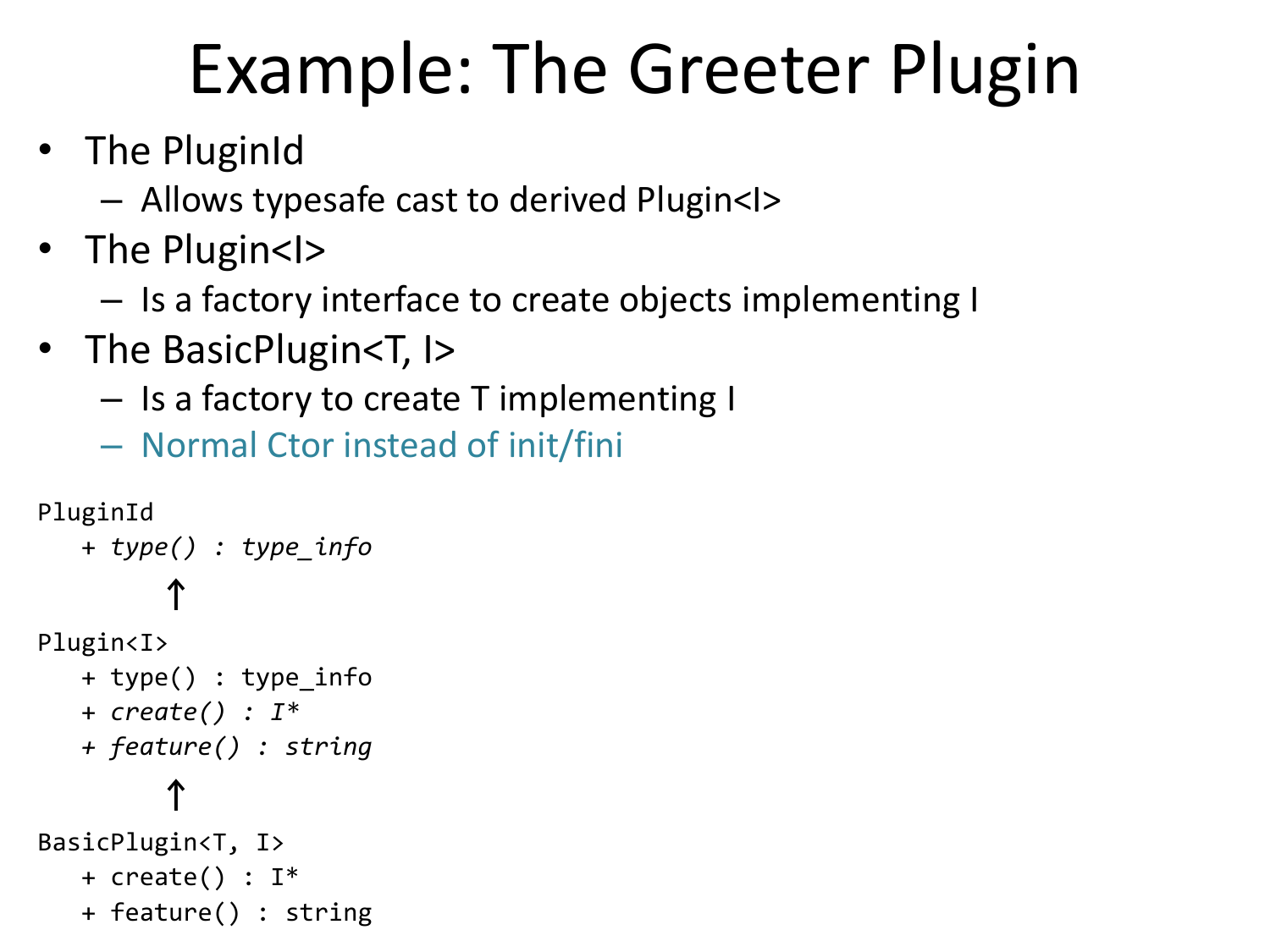- The PluginManager
	- Loads an array of PluginId and keeps all which are convertible to Plugin<Greeter>
	- Different symbol names can be resolved for each plugin library
	- Can find Plugin<Greeter> by feature string to create instances

```
PluginManager<Greeter> manager;
manager.loadPlugin("PluginList", "/path/to/plugin.so"); 
Greeter* greeter = manager.create("en"); 
if(greeter) 
{ 
   greeter->sayHello(); 
  manager.destroy(greeter); 
}
```